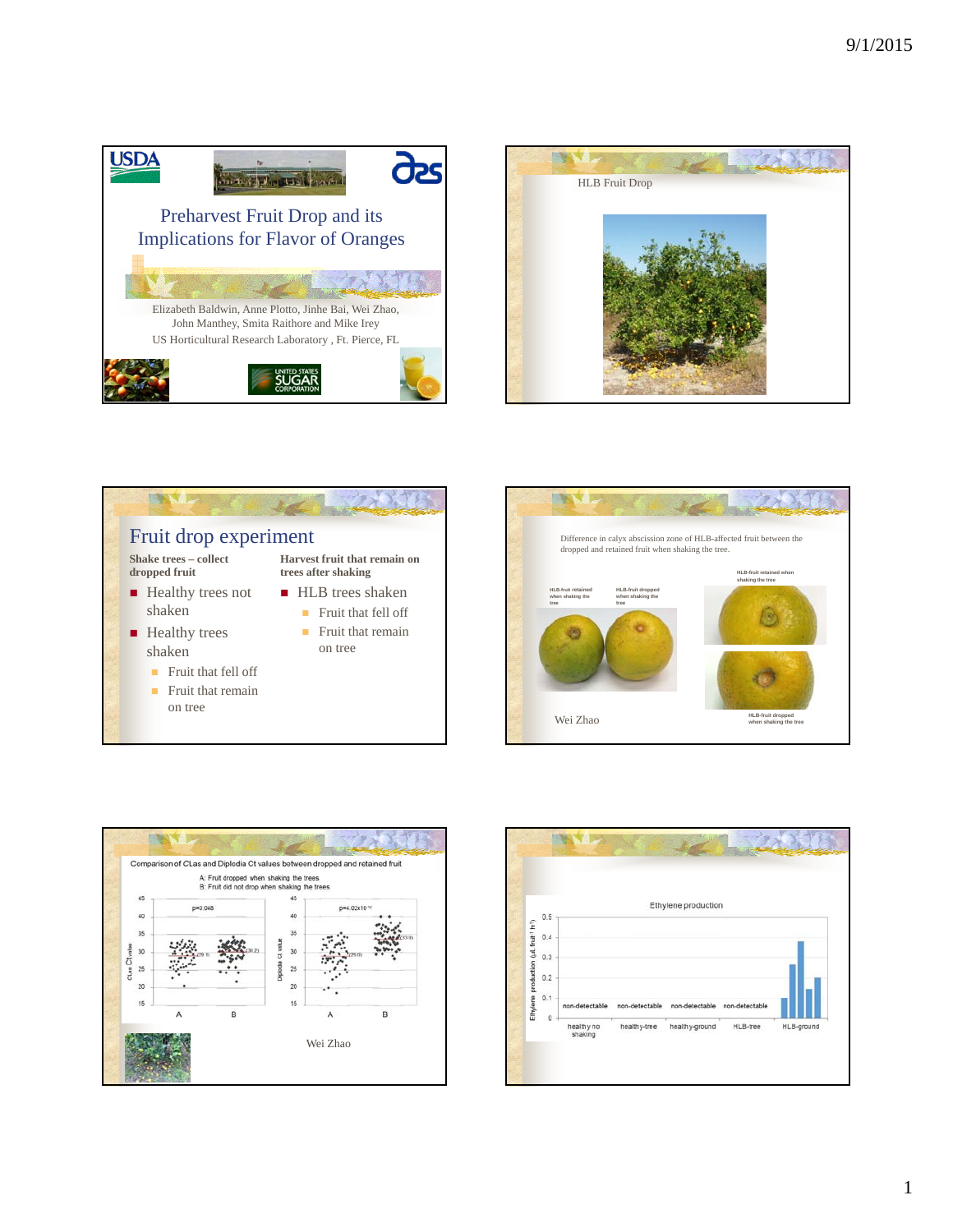



|                           |                                                                                 | Tree/Ground or Cling/Drop Hamlin, December - DFC                                                                                                                                                                     |                                                   |  |  |  |  |
|---------------------------|---------------------------------------------------------------------------------|----------------------------------------------------------------------------------------------------------------------------------------------------------------------------------------------------------------------|---------------------------------------------------|--|--|--|--|
| from Tree-barvested trees | bland and less sweet than juice from the tree harvested fruit.                  | Comments for Healthy trees qualified the Ground juice as slightly more bitter, more aftertaste, more<br>Comments for HLB trees qualified juice from Ground harvest as very bitter and more sour than juice           |                                                   |  |  |  |  |
|                           |                                                                                 | Number of correct and incorrect responses in two simple-difference tests. Healthy and HLB, replicated 3<br>times. Calculated chi-square and probability associated with the test are mentioned for each replication. |                                                   |  |  |  |  |
|                           | Response                                                                        | Presented<br>Tree/Tree or<br>Ground/Ground                                                                                                                                                                           | Presented<br><b>Tree/Ground or</b><br>Ground/Tree |  |  |  |  |
| Healthy Rep 1             | Correct<br>Incorrect<br>Calculated Chi-Square = 0.887                           | 15<br>12                                                                                                                                                                                                             | 16<br>12                                          |  |  |  |  |
|                           | P value = 0.363 (not significant)<br>Correct<br>18<br>13                        |                                                                                                                                                                                                                      |                                                   |  |  |  |  |
| <b>Healthy Rep 2</b>      | Incorrect                                                                       | ۰<br>15<br>Calculated Chi-Square = 0.982                                                                                                                                                                             |                                                   |  |  |  |  |
|                           | P value =0.322 (not significant)<br>Correct<br>Incorrect                        | 17<br>10                                                                                                                                                                                                             | 12<br>16                                          |  |  |  |  |
| Healthy Rep 3             |                                                                                 | Calculated Chi-Square = 0.194<br>P value =0.660 (not significant)                                                                                                                                                    |                                                   |  |  |  |  |
|                           | Correct<br>Incorrect                                                            | 15<br>13                                                                                                                                                                                                             | 21<br>ŕ.                                          |  |  |  |  |
| HLB Rep 1                 | Calculated Chi-Square = 5.723<br>P value = 0.0167 (significant at the 5% level) |                                                                                                                                                                                                                      |                                                   |  |  |  |  |
| HLB Rep 2                 | Correct<br>Incorrect                                                            | 19<br>16<br>9<br>11<br>Calculated Chi-Square = 4.076                                                                                                                                                                 |                                                   |  |  |  |  |
|                           | P value =0.0435 (significant at the 5% level)<br>Correct                        | 17                                                                                                                                                                                                                   | 25                                                |  |  |  |  |
| HLB Rep 3                 | Incorrect<br>Calculated Chi-Square = 17.274                                     | 11                                                                                                                                                                                                                   | $\overline{z}$                                    |  |  |  |  |

|               |                                   | For juice from HLB trees. "HLB-Ground" samples were qualified as more bitter than "HLB-Tree" samples.     |                 |  |  |  |
|---------------|-----------------------------------|-----------------------------------------------------------------------------------------------------------|-----------------|--|--|--|
|               |                                   | but not consistently. Some "HLB-Tree" samples were perceived as having more aftertaste than the "HLB-     |                 |  |  |  |
|               |                                   | Ground" juice. The lack of consistency in identifying the differences between "Tree" and "Ground"         |                 |  |  |  |
|               |                                   | harvests in HLB trees is reflected in the lack of repeatability in the simple-difference test (Table 2).  |                 |  |  |  |
|               |                                   |                                                                                                           |                 |  |  |  |
|               |                                   | Number of correct and incorrect responses in two simple-difference tests. Healthy and HLB, replicated 3   |                 |  |  |  |
|               |                                   | times. Calculated chi-square and probability associated with the test are mentioned for each replication. |                 |  |  |  |
|               |                                   | Presented                                                                                                 | Presented       |  |  |  |
|               | Response                          | Tree/Tree or                                                                                              | Tree/Ground or  |  |  |  |
|               |                                   | Ground/Ground                                                                                             | Ground/Tree     |  |  |  |
|               | Correct                           | 16                                                                                                        | 15              |  |  |  |
|               | Incorrect                         | 11                                                                                                        | 13              |  |  |  |
| Healthy Rep 1 |                                   | Calculated Chi-Square = 0.908                                                                             |                 |  |  |  |
|               | P value = 0.341 (not significant) |                                                                                                           |                 |  |  |  |
|               | Correct                           | 21                                                                                                        | ĥ.              |  |  |  |
| Healthy Rep 2 | Incorrect                         | 6                                                                                                         | $^{22}$         |  |  |  |
|               | Calculated Chi-Square = 0.005     |                                                                                                           |                 |  |  |  |
|               |                                   | P value = 0.943 (not significant)                                                                         |                 |  |  |  |
|               | Correct                           | 17                                                                                                        | 13 <sup>2</sup> |  |  |  |
| Healthy Rep 3 | Incorrect                         | 10                                                                                                        | 15              |  |  |  |
|               |                                   | Calculated Chi-Square = 0.498                                                                             |                 |  |  |  |
|               | P value = 0.480 (not significant) |                                                                                                           |                 |  |  |  |
|               | Correct                           | 16                                                                                                        | 10              |  |  |  |
|               | Incorrect                         | 12                                                                                                        | 17              |  |  |  |
| HLB Rep 1     | Calculated Chi-Square = 0.194     |                                                                                                           |                 |  |  |  |
|               |                                   | P value = 0.666 (not significant)                                                                         |                 |  |  |  |
|               | Correct                           | 16                                                                                                        | 23              |  |  |  |
|               | Incorrect                         | 12 <sup>°</sup>                                                                                           | 4               |  |  |  |
| HLB Rep 2     | Calculated Chi-Square = 10.642    |                                                                                                           |                 |  |  |  |
|               |                                   | P value = 0.001 (significant at the 1% level)                                                             |                 |  |  |  |
|               | Correct                           | 19                                                                                                        | 15              |  |  |  |
|               | Incorrect                         | 9                                                                                                         | 12              |  |  |  |
| HLB Rep 3     | Calculated Chi-Square = 3.063     |                                                                                                           |                 |  |  |  |



|        |                    |                     | Sensory ratings by a 12-member trained panel for Hamlin harvested on December 2, 2014. |                   |                 |                       |
|--------|--------------------|---------------------|----------------------------------------------------------------------------------------|-------------------|-----------------|-----------------------|
|        |                    | Healthy<br>Unshaken | <b>Healthy Tree</b>                                                                    | Healthy<br>Ground | <b>HLB Tree</b> | <b>HLB Ground</b>     |
|        | Orange             | 44<br>-a            | 4.5<br>a                                                                               | 38<br>ь           | $3.1 - 9$       | d<br>2.1              |
|        | Grapefruit         | 2.9<br>c            | 2.5<br>¢                                                                               | 2.5<br>ō          | 4.4<br>ъ        | 5.9<br>a              |
|        | Fruity-non-citrus  | 1.8<br>а            | ab<br>1.7                                                                              | bc<br>1.4         | c<br>1.1        | ۰<br>1.1              |
|        | Orange peel        | ь<br>2.3            | ъ<br>2.1                                                                               | ь<br>2.0          | ab<br>2.5       | а<br>2.9              |
|        | Green              | 2.4<br>ь            | 2.4<br>ъ                                                                               | 2.4<br>ь          | аb<br>2.8       | 3.1<br>٠              |
|        | Stale              | 2.4<br>ь            | 2.6<br>b                                                                               | 2.6<br>ь          | 3.3<br>ab       | 4.1<br>a              |
|        | lio hesibixO       | 1.6<br>ь            | 1.6<br>b                                                                               | ь<br>1.5          | аb<br>2.2       | 2.7<br>а              |
|        | <b>Typical HLB</b> | c<br>4.1            | c<br>4.0                                                                               | 4.3<br>٠          | ъ<br>7.6        | 10.2<br>а             |
|        | Sweetness          | 5.5<br>а            | ab<br>5.1                                                                              | 4.6<br>ъ          | 4.1<br>c        | $\overline{3.2}$<br>ా |
|        | Sourness           | ab<br>5.0           | 4.6<br>ъ                                                                               | 4.8<br>ъ          | æ<br>5.2        | 5.6<br>a              |
|        | Umami              | 2.3<br>ь            | 2.2<br>- 6                                                                             | 24<br>ь           | аb<br>2.8       | 3.4<br>а              |
|        | <b>Bitterness</b>  | 4.1<br>c            | $3.1 - 9$                                                                              | 3.4<br>۰          | ь<br>7.1        | 9.3<br>a              |
|        | Metallic           | ਰ<br>2.4            | ⋷<br>2.0                                                                               | ₹<br>2.1          | ъ<br>3.1        | 4.3<br>ā              |
| Anne   | Body               | 4.9                 | 4.5<br>bis.                                                                            | 4.3<br>ъ          | 4.4<br>w        | 4.7                   |
| Plotto | Tingling           | 1.8<br>bc           | 1.6<br>٠                                                                               | 1.5<br>٠          | 2.3<br>аb       | 27<br>а               |
|        | Astringent         | 2.3<br>b            | 1.8<br>b                                                                               | 2.1<br>b          | а<br>3.4        | 3.9<br>а              |
|        | <b>Burning</b>     | 1A<br>ь             | 12 b                                                                                   | 12<br>ъ           | 2.1<br>а        | $2.5 - a$             |
|        | AfterBitter        | 2.0<br>c            | 1.6 <sup>c</sup>                                                                       | $2.0-6$           | ь<br>4.5        | $6.0 -$ <sup>3</sup>  |
|        | AfterAstringent    | b<br>1.3            | - b<br>1.3                                                                             | ь<br>1.1          | a<br>2.6        | $3.1 - a$             |
|        | AfterBurning       | bc<br>0.8           | 0.6<br>c                                                                               | bc<br>0.8         | аb<br>1.3       | $1.7-3$               |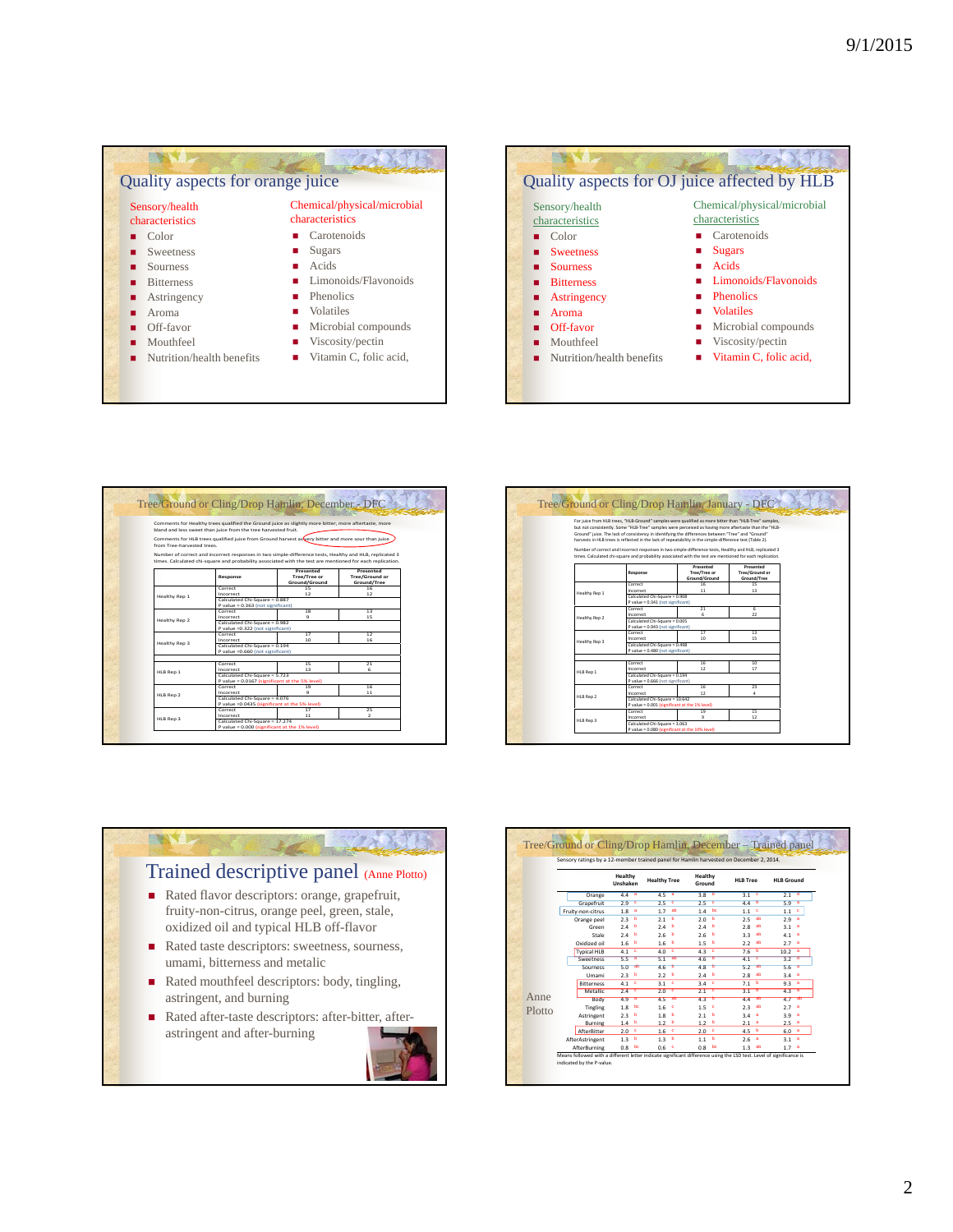

| Sensory ratings by a 12-member trained panel for Hamlin harvested on January 5, 2015. |                       |                  |                     |     |                   |           |                 |                   |
|---------------------------------------------------------------------------------------|-----------------------|------------------|---------------------|-----|-------------------|-----------|-----------------|-------------------|
|                                                                                       | Healthy<br>Unshaken   |                  | <b>Healthy Tree</b> |     | Healthy<br>Ground |           | <b>HLB Tree</b> | <b>HLB Ground</b> |
| Orange                                                                                | 5.1 <sup>bc</sup>     | 53               | abc                 | 5.5 | ab                | $5.7 - a$ |                 | 49<br>- c         |
| Grapefruit                                                                            | 17<br>ъ               | 14               | ъ                   | 17  | ъ                 | 19        | ъ               | $2.6 - 3$         |
| Fruity-non-citrus                                                                     | 2.2<br><b>a</b>       | 1.9              | ab                  | 1.9 | ab                | 2.0       | ab              | ь<br>1.7          |
| Orange peel                                                                           | ab<br>2.2             | 1.9              | ъ                   | 1.8 | ь                 | 2.2       | ab              | 2.6<br>a          |
| Green                                                                                 | 1.6<br>ъ              | 1.7              | ъ                   | 1.6 | ь                 | 1.8       | ь               | 22<br>а           |
| Stale                                                                                 | 2.1<br>ab             | 1.8 <sub>b</sub> |                     | 1.8 | ь                 | 1.8       | ь               | 2.4<br>a          |
| Oxidized oil                                                                          | 1.6<br>ь              | 1.3              | ь                   | 1.4 | ь                 | 1.4       | ь               | 2.1<br>а          |
| <b>Typical HLB</b>                                                                    | $\overline{b}$<br>2.9 | 2.9              | ъ                   | 27  | ъ                 | 2.6       | ь               | 44<br>а           |
| Sweetness                                                                             | <b>a</b><br>6.3       | 64               | $\blacksquare$      | 62  | ab                | 6.5       | a               | ь<br>5.9          |
| Sourness                                                                              | ъ<br>4.6              | 4.9              | ab                  | 4.9 | ab                | 5.1       | ab              | 5.2<br>a          |
| Umami                                                                                 | 1.9<br>- 6            | 19               | ь                   | 1.7 | ь                 | 1.9       | ь               | 2.5<br>а          |
| <b>Bitterness</b>                                                                     | 2.8 <sup>b</sup>      | 2.4              | ъ                   | 2.4 | ь                 | 2.8       | ь               | 3.6<br>а          |
| Metallic                                                                              | - 6<br>1.8            | 1.8              | ъ                   | 1.4 | ь                 | 1.5       | ь               | $2.4 - a$         |
| Body                                                                                  | 5.2<br>a              | 4.9              | a                   | 5.0 | а                 | 5.3       | а               | 5.2<br>a          |
| Tingling                                                                              | 1.5<br>ab             | 1.3              | ъ                   | 14  | ь                 | 2.0       | a               | 2.0<br>a          |
| Astringent                                                                            | 2.0<br>ь              | 2.2              | ь                   | 22  | ь                 | 23        | ь               | 29<br>а           |
| Burning                                                                               | 1.3<br>ъ              | 16               | аb                  | 1.2 | ь                 | 1.5       | ь               | 2.1<br>a          |
| AfterBitter                                                                           | 1.3<br>ъ              | 1.2              | ъ                   | 1.2 | ь                 | 17        | ь               | 24<br>a           |
| AfterAstringent                                                                       | 1.5<br>b              | 1.6              | ь                   | 17  | ь                 | 1.9       | ь               | 2.3<br>a          |
| AfterBurning                                                                          | ab<br>1.0             | 1.1              | аb                  | 0.9 | ь                 | 1.3       | ab              | а<br>1.5          |